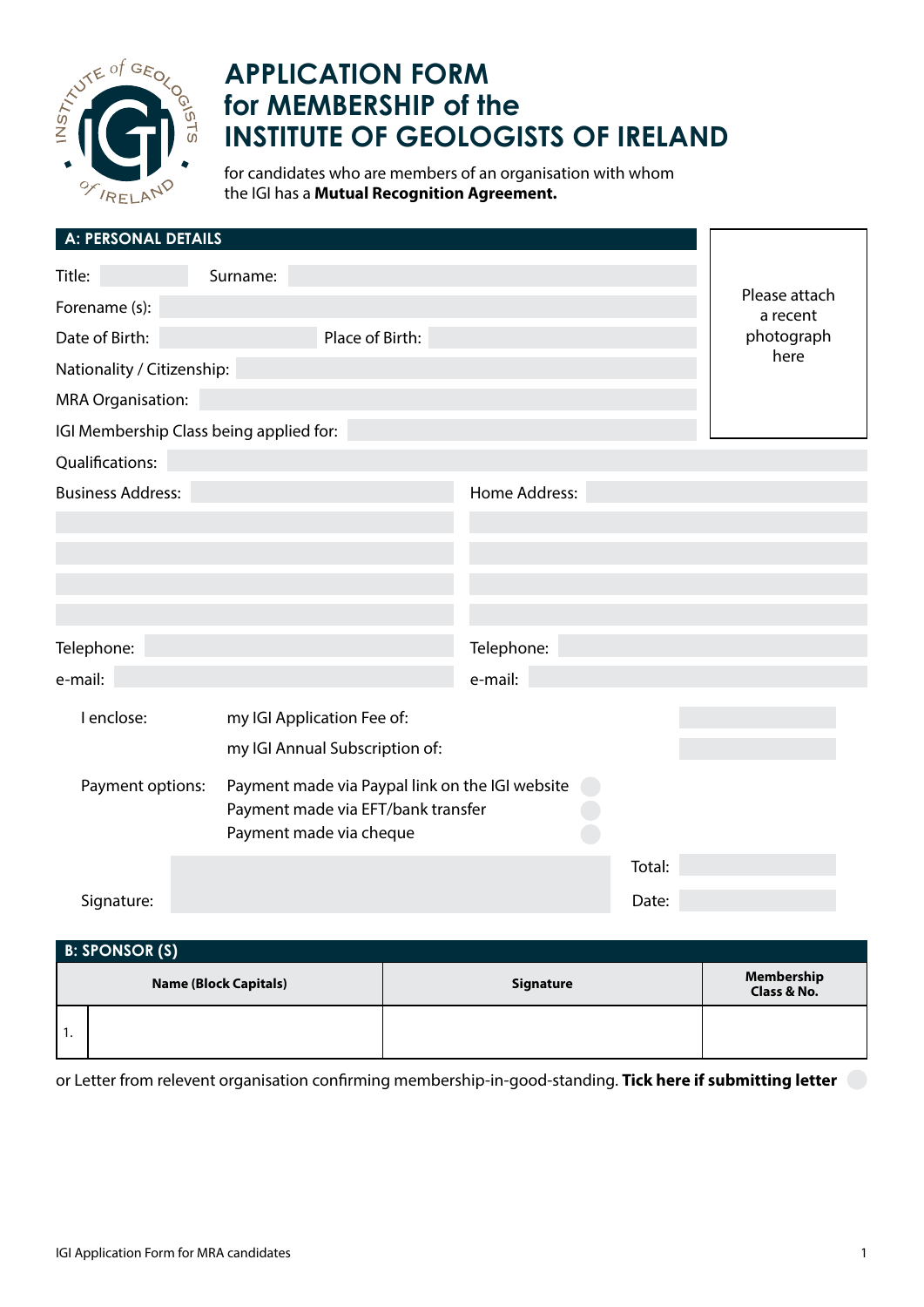|                         | C: FIELDS OF PROFESSIONAL EXPERTISE IN GEOLOGY |                                              |                                                     |                            |                       |
|-------------------------|------------------------------------------------|----------------------------------------------|-----------------------------------------------------|----------------------------|-----------------------|
|                         |                                                |                                              | <b>Rank main</b><br>field of expertise<br>(1, 2, 3) | <b>Years</b><br>experience | Sponsor's<br>initials |
| 1                       | <b>Main Field</b>                              | Geochemistry                                 |                                                     |                            |                       |
|                         | Specialist areas                               | <b>Applied Geochemistry</b>                  |                                                     |                            |                       |
|                         |                                                | Pure Geochemistry                            |                                                     |                            |                       |
|                         |                                                | Geochemical Analysis                         |                                                     |                            |                       |
|                         |                                                | <b>Environmental Geochemistry</b>            |                                                     |                            |                       |
|                         | Other specialist areas (specify)               |                                              |                                                     |                            |                       |
|                         |                                                |                                              |                                                     |                            |                       |
| $\overline{2}$          | <b>Main Field</b>                              | <b>Education</b>                             |                                                     |                            |                       |
|                         | Specialist areas                               | <b>Teaching</b>                              |                                                     |                            |                       |
|                         |                                                | Geological Information                       |                                                     |                            |                       |
|                         |                                                | <b>History of Geology</b>                    |                                                     |                            |                       |
|                         | Other specialist areas (specify)               |                                              |                                                     |                            |                       |
|                         |                                                |                                              |                                                     |                            |                       |
| 3                       | <b>Main Field</b>                              | <b>Engineering Geology &amp; Geotechnics</b> |                                                     |                            |                       |
|                         | Specialist areas                               | Geotechnical Engineering                     |                                                     |                            |                       |
|                         |                                                | <b>Rock Mechanics</b>                        |                                                     |                            |                       |
|                         | Other specialist areas (specify)               |                                              |                                                     |                            |                       |
|                         |                                                |                                              |                                                     |                            |                       |
| 4                       | <b>Main Field</b>                              | <b>Environmental Geology</b>                 |                                                     |                            |                       |
|                         | Specialist areas                               | Contaminated Land                            |                                                     |                            |                       |
|                         |                                                | <b>Urban Geology</b>                         |                                                     |                            |                       |
|                         |                                                | Waste Management                             |                                                     |                            |                       |
|                         |                                                | <b>Environmental Impact Assessment</b>       |                                                     |                            |                       |
|                         |                                                | Environmental Site Assessment & Auditing     |                                                     |                            |                       |
|                         |                                                | <b>Hazardous Waste</b>                       |                                                     |                            |                       |
|                         |                                                | <b>Land Reclamation</b>                      |                                                     |                            |                       |
|                         |                                                | Geological Hazard Potential                  |                                                     |                            |                       |
|                         | Other specialist areas (specify)               |                                              |                                                     |                            |                       |
|                         |                                                |                                              |                                                     |                            |                       |
| 5                       | <b>Main Field</b>                              | <b>Geophysics</b>                            |                                                     |                            |                       |
|                         | Specialist areas                               | Remote Sensing                               |                                                     |                            |                       |
|                         |                                                | Seismology                                   |                                                     |                            |                       |
|                         |                                                | Engineering & Environmental                  |                                                     |                            |                       |
|                         |                                                | Mineral Exploration                          |                                                     |                            |                       |
|                         |                                                | Hydrocarbon Exploration                      |                                                     |                            |                       |
|                         |                                                | Archaeogeophysics                            |                                                     |                            |                       |
|                         | Other specialist areas (specify)               |                                              |                                                     |                            |                       |
|                         |                                                |                                              |                                                     |                            |                       |
| 6                       | <b>Main Field</b>                              | Hydrogeology                                 |                                                     |                            |                       |
|                         | Specialist areas                               | <b>Water Resources</b>                       |                                                     |                            |                       |
|                         |                                                | <b>Groundwater Protection</b>                |                                                     |                            |                       |
|                         | Other specialist areas (specify)               |                                              |                                                     |                            |                       |
|                         |                                                |                                              |                                                     |                            |                       |
| $\overline{\mathbf{z}}$ | <b>Main Field</b>                              | <b>Mining Geology &amp; Exploration</b>      |                                                     |                            |                       |
|                         | Specialist areas                               | Economic Geology                             |                                                     |                            |                       |
|                         |                                                | Appraisal/Evaluation                         |                                                     |                            |                       |
|                         |                                                | Exploration                                  |                                                     |                            |                       |
|                         |                                                | <b>Investment Analysis</b>                   |                                                     |                            |                       |
|                         |                                                | <b>Metallic Minerals</b>                     |                                                     |                            |                       |
|                         |                                                | Metallurgy                                   |                                                     |                            |                       |
|                         |                                                | Mine Geology                                 |                                                     |                            |                       |
|                         | Other specialist areas(specify)                |                                              |                                                     |                            |                       |
|                         |                                                |                                              |                                                     |                            |                       |
| 8                       | <b>Main Field</b>                              | <b>Marine Geology</b>                        |                                                     |                            |                       |
|                         | Specialist area                                | Sedimentology                                |                                                     |                            |                       |
|                         | Other specialist areas(specify)                |                                              |                                                     |                            |                       |
|                         |                                                |                                              |                                                     |                            |                       |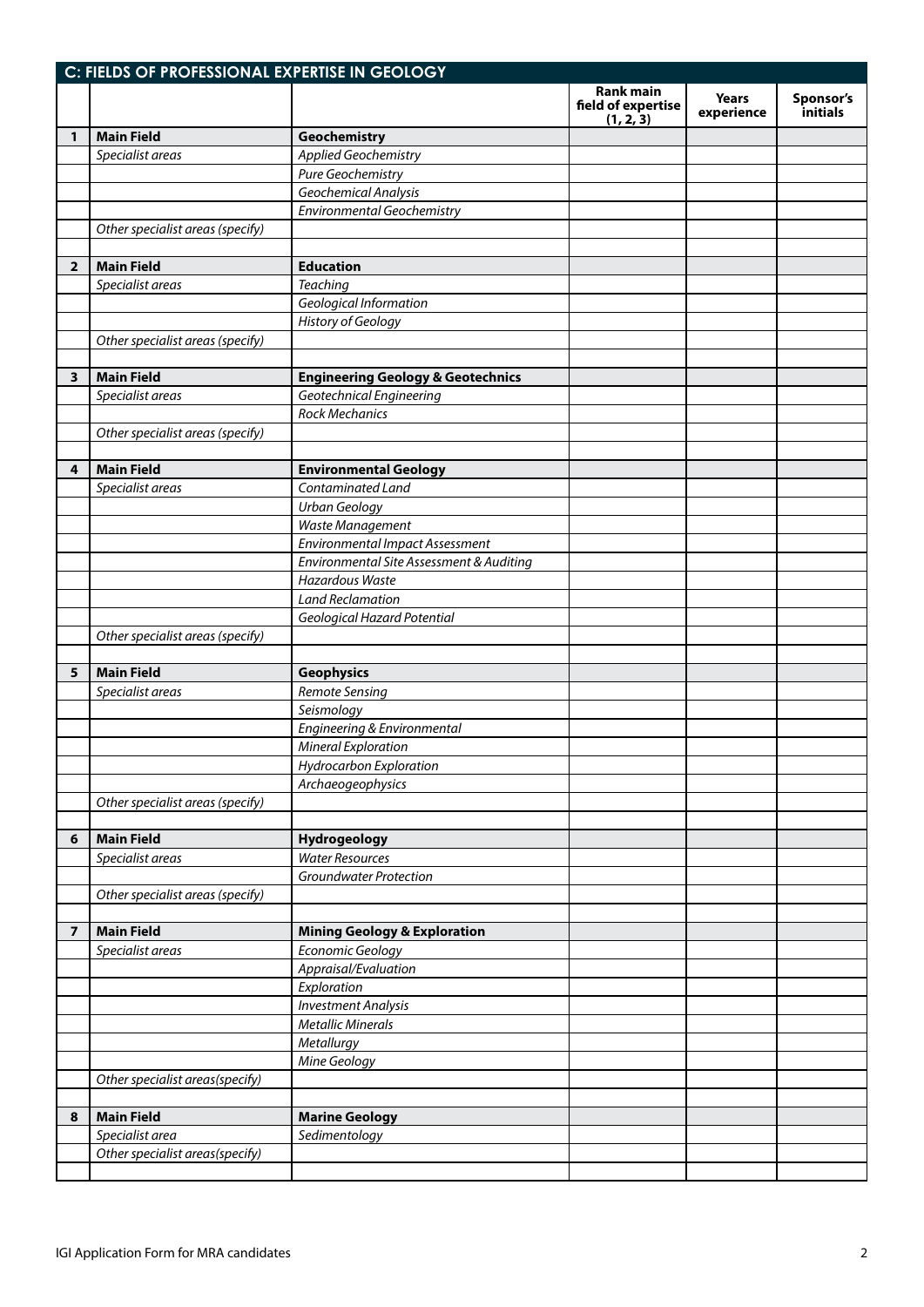|    |                                  |                                      | Rank main<br>field of expertise | <b>Years</b><br>experience | Sponsor's<br>initials |
|----|----------------------------------|--------------------------------------|---------------------------------|----------------------------|-----------------------|
| 9  | <b>Main Field</b>                | <b>Hydrocarbon Geology</b>           | (1, 2, 3)                       |                            |                       |
|    | Specialist areas                 | Seismic Interpretation               |                                 |                            |                       |
|    |                                  | Exploration                          |                                 |                            |                       |
|    |                                  | Development                          |                                 |                            |                       |
|    |                                  | Production                           |                                 |                            |                       |
|    |                                  | <b>Natural Gas</b>                   |                                 |                            |                       |
|    | Other specialist areas (specify) |                                      |                                 |                            |                       |
|    |                                  |                                      |                                 |                            |                       |
| 10 | <b>Main Field</b>                | Palaeontology                        |                                 |                            |                       |
|    | Specialist areas                 | Biostratigraphy                      |                                 |                            |                       |
|    |                                  | Micropalaeontology                   |                                 |                            |                       |
|    |                                  | Palynology                           |                                 |                            |                       |
|    |                                  | Maturation                           |                                 |                            |                       |
|    | Other specialist areas (specify) |                                      |                                 |                            |                       |
|    |                                  |                                      |                                 |                            |                       |
| 11 | <b>Main Field</b>                | <b>Quaternary Geology</b>            |                                 |                            |                       |
|    | Specialist areas                 | Geomorphology                        |                                 |                            |                       |
|    |                                  | Aerial Photo Interpretation          |                                 |                            |                       |
|    |                                  | <b>Soil Science</b>                  |                                 |                            |                       |
|    |                                  | Quaternary Mapping                   |                                 |                            |                       |
|    | Other specialist areas (specify) |                                      |                                 |                            |                       |
|    | <b>Main Field</b>                |                                      |                                 |                            |                       |
| 12 | Specialist areas                 | Geology<br><b>Borehole Logging</b>   |                                 |                            |                       |
|    |                                  | Geological Mapping                   |                                 |                            |                       |
|    |                                  | <b>Karstic Geology</b>               |                                 |                            |                       |
|    |                                  | Mineralogy                           |                                 |                            |                       |
|    |                                  | Petrology                            |                                 |                            |                       |
|    |                                  | Sedimentology                        |                                 |                            |                       |
|    |                                  | <b>Structural Geology</b>            |                                 |                            |                       |
|    |                                  | Stratigraphy                         |                                 |                            |                       |
|    |                                  | <b>Tectonics</b>                     |                                 |                            |                       |
|    |                                  | Volcanic Geology                     |                                 |                            |                       |
|    |                                  | <b>Mathematical Geology</b>          |                                 |                            |                       |
|    |                                  | Regional Geology                     |                                 |                            |                       |
|    |                                  | Metamorphic Geology                  |                                 |                            |                       |
|    |                                  | Igneous Geology                      |                                 |                            |                       |
|    |                                  | Heritage                             |                                 |                            |                       |
|    | Other specialist areas (specify) |                                      |                                 |                            |                       |
|    |                                  |                                      |                                 |                            |                       |
| 13 | <b>Main Field</b>                | <b>Industrial Rocks and Minerals</b> |                                 |                            |                       |
|    | Specialist areas                 | Aggregates                           |                                 |                            |                       |
|    |                                  | Coal                                 |                                 |                            |                       |
|    |                                  | Phosphates                           |                                 |                            |                       |
|    |                                  | Uranium                              |                                 |                            |                       |
|    |                                  | Clays                                |                                 |                            |                       |
|    |                                  | Gypsum                               |                                 |                            |                       |
|    | Other specialist areas (specify) |                                      |                                 |                            |                       |
|    | <b>Main Field</b>                | <b>Management</b>                    |                                 |                            |                       |
| 14 | Specialist areas                 | Operations/Development               |                                 |                            |                       |
|    |                                  | Regulatory                           |                                 |                            |                       |
|    | Other specialist areas (specify) |                                      |                                 |                            |                       |
|    |                                  |                                      |                                 |                            |                       |
| 15 | <b>Main Field</b>                | <b>Geological Computing</b>          |                                 |                            |                       |
|    | Specialist areas                 | GIS                                  |                                 |                            |                       |
|    |                                  | Modelling                            |                                 |                            |                       |
|    |                                  | Database Management                  |                                 |                            |                       |
|    | Other specialist areas (specify) |                                      |                                 |                            |                       |
|    |                                  |                                      |                                 |                            |                       |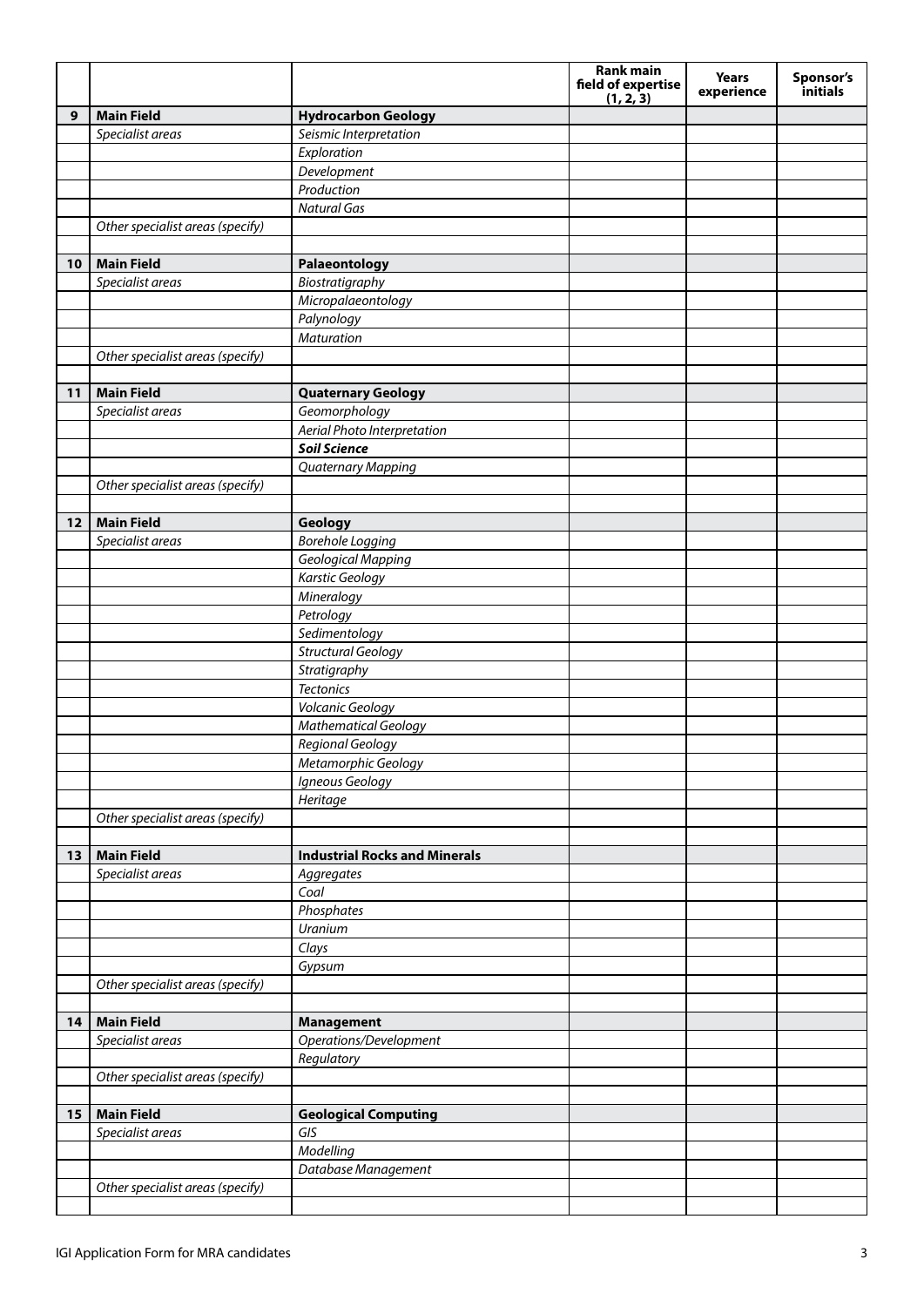| D: ACADEMIC QUALIFICATIONS (Copies of degree and/or diploma certificate(s) must be included with this application) |                |      |                      |                       |                              |
|--------------------------------------------------------------------------------------------------------------------|----------------|------|----------------------|-----------------------|------------------------------|
| Award                                                                                                              | <b>Subject</b> | Year | <b>Awarding Body</b> | <b>Place of Study</b> | Sponsor's<br><i>initials</i> |
|                                                                                                                    |                |      |                      |                       |                              |
|                                                                                                                    |                |      |                      |                       |                              |
|                                                                                                                    |                |      |                      |                       |                              |
|                                                                                                                    |                |      |                      |                       |                              |
|                                                                                                                    |                |      |                      |                       |                              |
|                                                                                                                    |                |      |                      |                       |                              |

| E: PUBLICATIONS (Continue on additional sheets if required) |                       |
|-------------------------------------------------------------|-----------------------|
|                                                             | Sponsor's<br>Initials |
|                                                             |                       |
|                                                             |                       |
|                                                             |                       |
|                                                             |                       |
|                                                             |                       |
|                                                             |                       |
|                                                             |                       |
|                                                             |                       |
|                                                             |                       |
|                                                             |                       |

| F: CONTINUING PROFESSIONAL DEVELOPMENT PROGRAMMES |                       |
|---------------------------------------------------|-----------------------|
|                                                   | Sponsor's<br>Initials |
|                                                   |                       |
|                                                   |                       |
|                                                   |                       |
|                                                   |                       |
|                                                   |                       |
|                                                   |                       |
|                                                   |                       |
|                                                   |                       |
|                                                   |                       |
|                                                   |                       |
|                                                   |                       |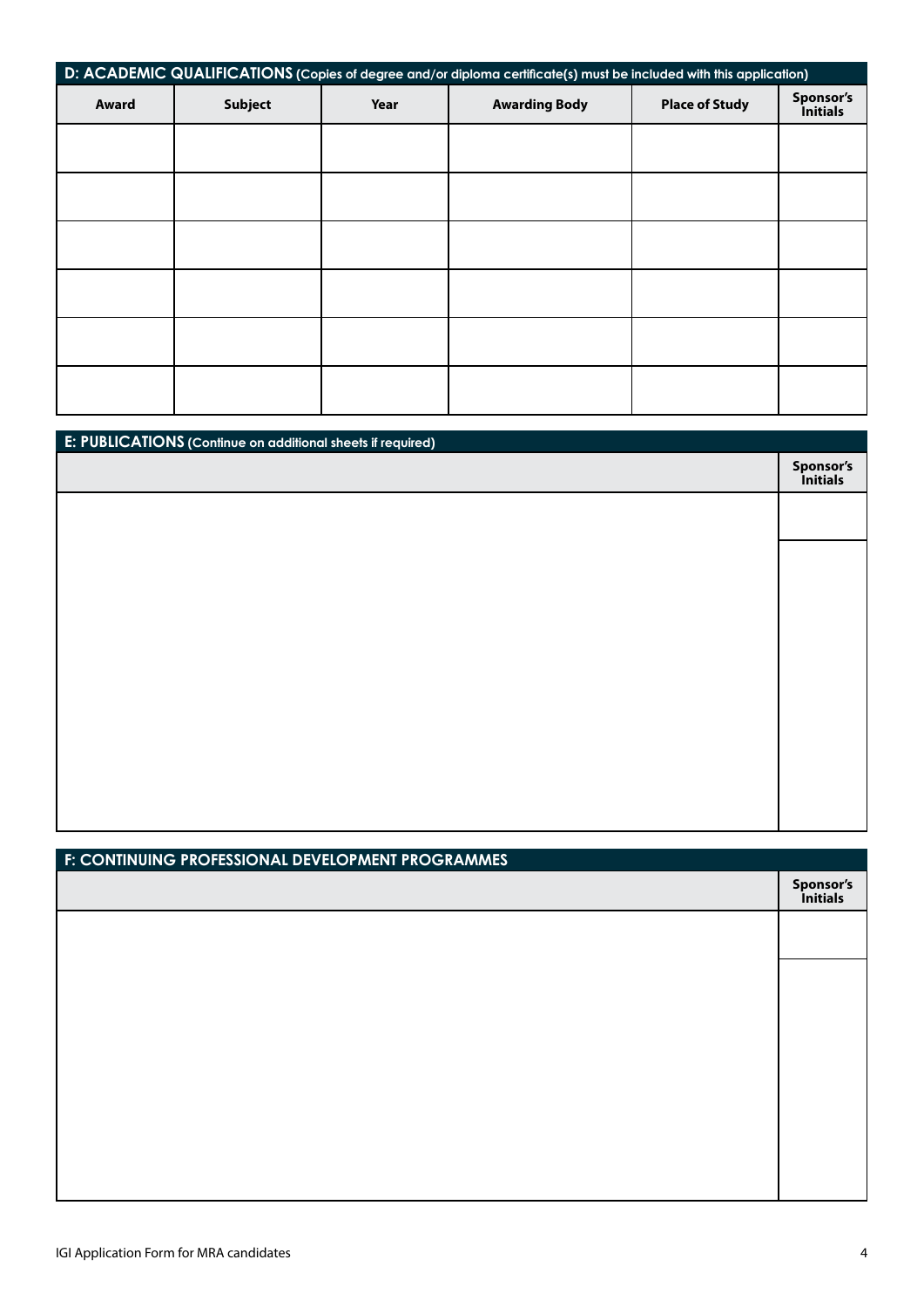| G: MEMBERSHIP OF OTHER BODIES (Professional and/or Scientific) |              |                     |                       |  |  |
|----------------------------------------------------------------|--------------|---------------------|-----------------------|--|--|
| <b>Name of Organization</b>                                    | <b>Class</b> | <b>Year Elected</b> | Sponsor's<br>Initials |  |  |
|                                                                |              |                     |                       |  |  |
|                                                                |              |                     |                       |  |  |
|                                                                |              |                     |                       |  |  |
|                                                                |              |                     |                       |  |  |
|                                                                |              |                     |                       |  |  |
|                                                                |              |                     |                       |  |  |
|                                                                |              |                     |                       |  |  |

| <b>H: OTHER INFORMATION</b> |                       |
|-----------------------------|-----------------------|
|                             | Sponsor's<br>Initials |
|                             |                       |
|                             |                       |
|                             |                       |
|                             |                       |
|                             |                       |
|                             |                       |
|                             |                       |

## **I: PREVIOUS OCCUPATIONS**

List in chronological order, with the employer's name and address, dates and nature of duties. Do not include your current occupation as this is covered in the next section. Please include all periods, whether or not in the geological profession. Continue on additional sheets if necessary.

| From | To | Employer<br>(Name and Address) | <b>Applicant's Duties</b> | Sponsor's<br>Initials |
|------|----|--------------------------------|---------------------------|-----------------------|
|      |    |                                |                           |                       |
|      |    |                                |                           |                       |
|      |    |                                |                           |                       |
|      |    |                                |                           |                       |
|      |    |                                |                           |                       |
|      |    |                                |                           |                       |
|      |    |                                |                           |                       |
|      |    |                                |                           |                       |
|      |    |                                |                           |                       |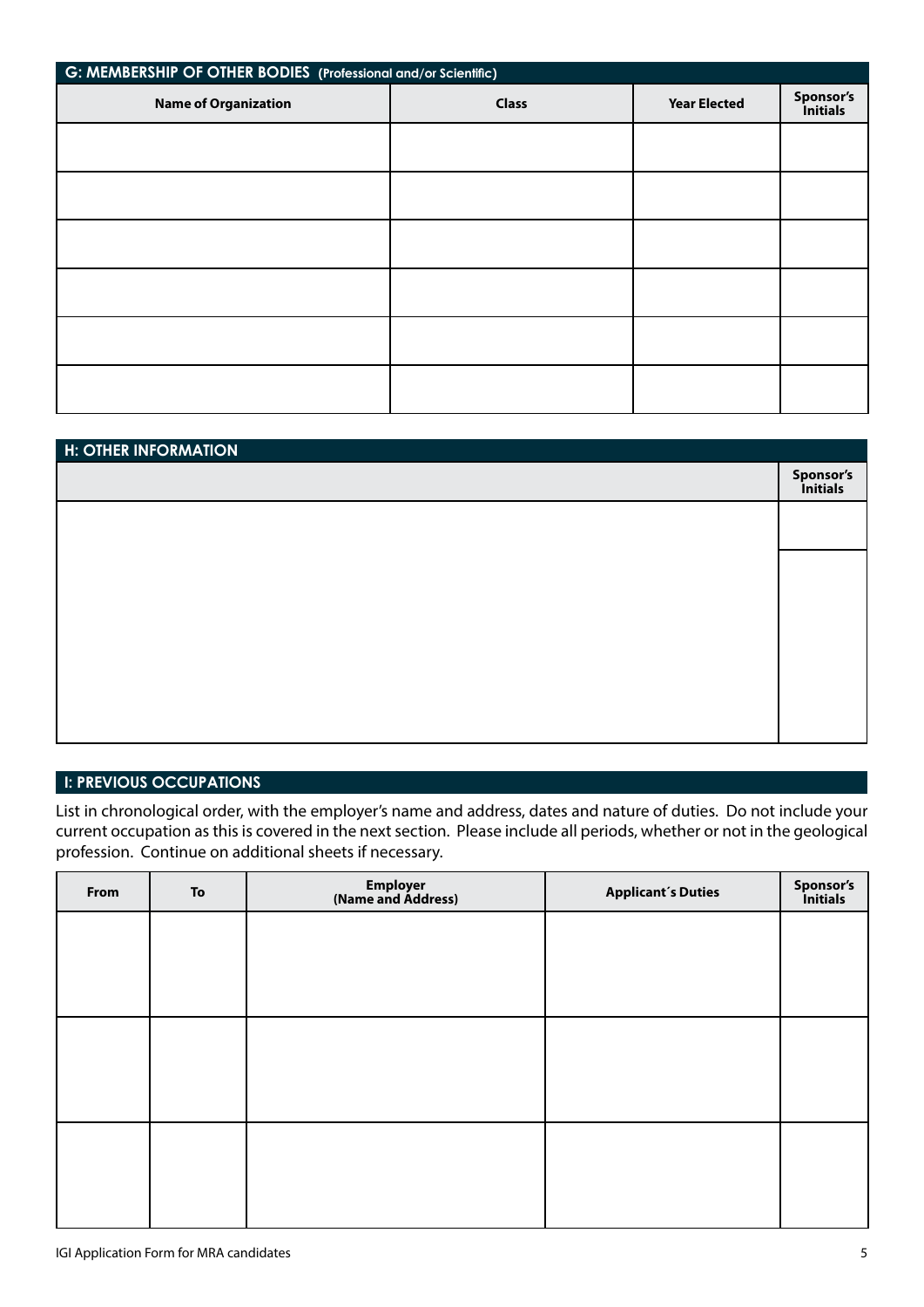| J: DETAILS OF PRESENT OCCUPATION and NATURE OF DUTIES (Brief Description) |                       |  |
|---------------------------------------------------------------------------|-----------------------|--|
|                                                                           | Sponsor's<br>Initials |  |
|                                                                           |                       |  |
|                                                                           |                       |  |
|                                                                           |                       |  |
|                                                                           |                       |  |
|                                                                           |                       |  |
|                                                                           |                       |  |
|                                                                           |                       |  |
|                                                                           |                       |  |
|                                                                           |                       |  |
|                                                                           |                       |  |
|                                                                           |                       |  |
|                                                                           |                       |  |
|                                                                           |                       |  |

## **DECLARATION**

I declare that I shall abide by the rules of the Institute of Geologists of Ireland.

I shall uphold the highest standards of the Profession as laid out in the Articles of Association and in the Code of Ethics.

| Signed:               |       |  |
|-----------------------|-------|--|
| Name (BLOCK LETTERS): | Date: |  |

**PRINT FORM** 

٦